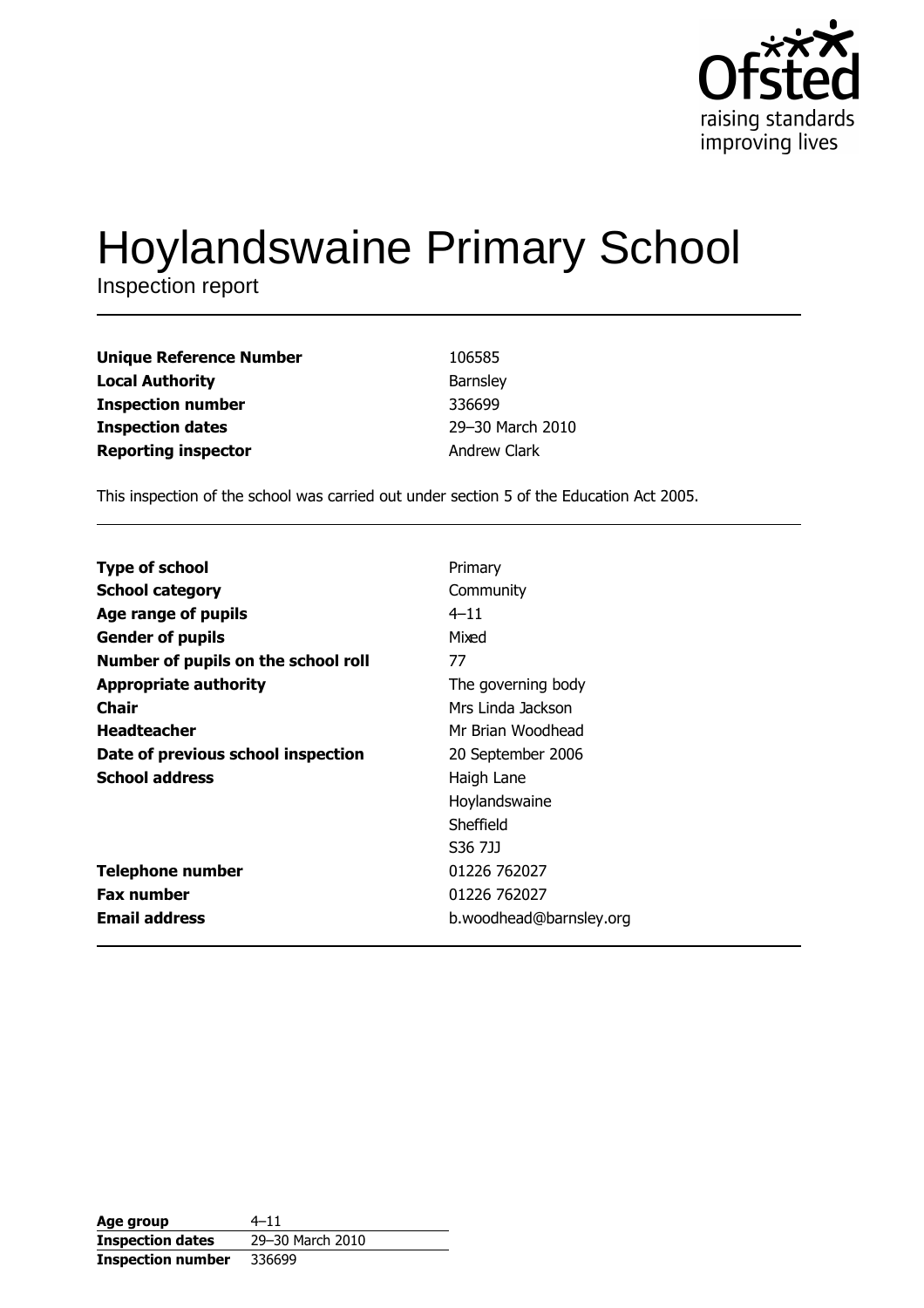The Office for Standards in Education, Children's Services and Skills (Ofsted) regulates and inspects to achieve excellence in the care of children and young people, and in education and skills for learners of all ages. It regulates and inspects childcare and children's social care, and inspects the Children and Family Court Advisory Support Service (Cafcass), schools, colleges, initial teacher training, work-based learning and skills training, adult and community learning, and education and training in prisons and other secure establishments. It rates council children's services, and inspects services for looked after children, safequarding and child protection.

Further copies of this report are obtainable from the school. Under the Education Act 2005, the school must provide a copy of this report free of charge to certain categories of people. A charge not exceeding the full cost of reproduction may be made for any other copies supplied.

If you would like a copy of this document in a different format, such as large print or Braille, please telephone 08456 404045, or email enquiries@ofsted.gov.uk.

You may copy all or parts of this document for non-commercial educational purposes, as long as you give details of the source and date of publication and do not alter the documentation in any way.

Royal Exchange Buildings St Ann's Square Manchester M2 7LA T: 08456 404045 Textphone: 0161 618 8524 E: enquiries@ofsted.gov.uk W: www.ofsted.gov.uk © Crown copyright 2010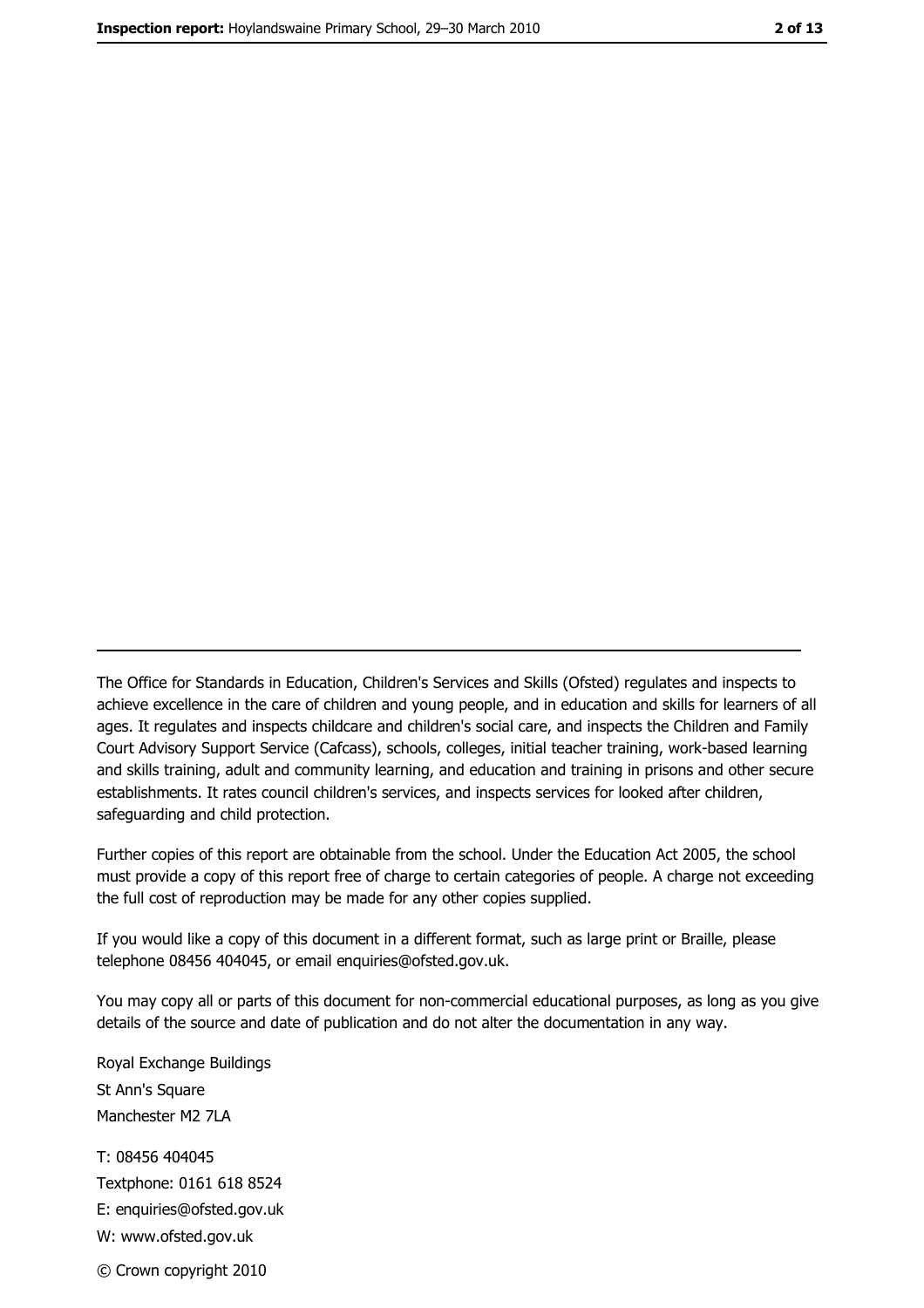# **Introduction**

This inspection was carried out by two additional inspectors. The inspectors visited seven lessons and observed five teachers. The inspectors held meetings with governors, staff and groups of pupils. They observed the school's work, and looked at a range of documentation, including policies, the improvement plan and an analysis of the school records of pupils' progress and attainment. The inspection team received and analysed 54 questionnaires from parents and carers as well as a number of questionnaires completed by pupils and staff.

The inspection team reviewed many aspects of the school's work. It looked in detail at the following:

- whether children make good progress in all areas of learning through the Early  $\blacksquare$ **Years Foundation Stage**
- whether more able pupils make as much progress in writing as they do in  $\blacksquare$ mathematics and science
- whether teachers make effective use of assessment to improve learning.  $\blacksquare$

# **Information about the school**

The school is smaller than average. The majority of pupils are from White British backgrounds. The percentage of pupils eligible for a free school meal is below average. The percentage of those with a special educational needs and/or disabilities is below average. The school has achieved a Healthy Schools Silver award and the Activemark. There is a breakfast and after-school club managed by the governing body.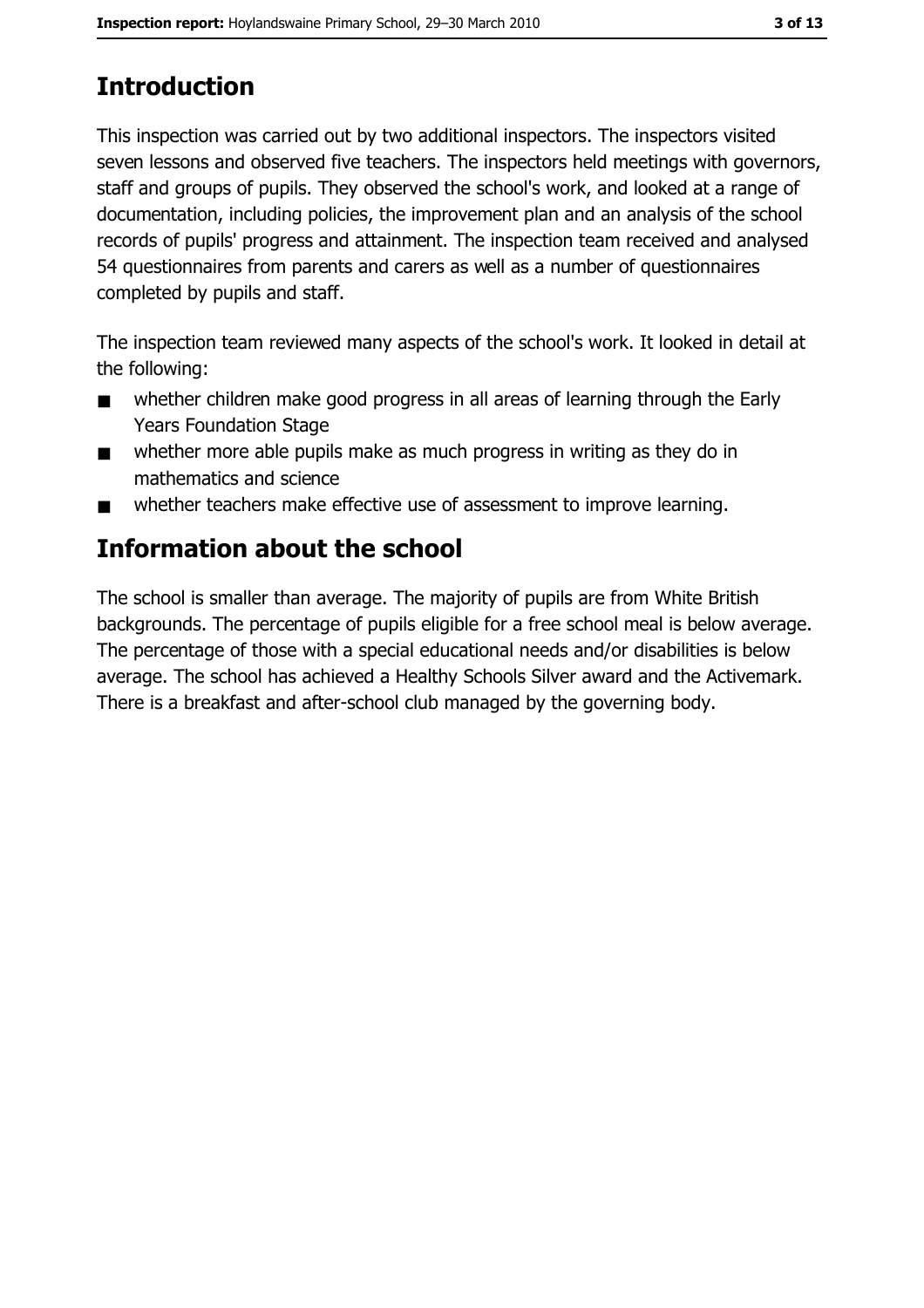# **Inspection judgements**

## Overall effectiveness: how good is the school?

#### The school's capacity for sustained improvement

## **Main findings**

This is a good school. Pupils' personal development is good with outstanding features because of the caring, family ethos and robust policies to help keep pupils safe and healthy. The headteacher and his staff are focused and ambitious for the school. This has resulted in good improvements in pupils' achievements and in their personal development since the last inspection. The role of all staff in monitoring the quality of the school's work has developed well; self-evaluation is accurate. The ably led governing body provides a wide range of skills to challenge and support leadership. As a result, the school is well placed to continue to improve. Parents are proud of the school. 'I couldn't have imagined a better educational start for my child. It is a very friendly school with a lovely atmosphere,' reflects the views of the majority of parents.

Pupils of all abilities make good progress throughout the school and leave Year 6 with standards which are above average. They take a pride in their work. Occasionally, pupils' progress is not as fast as it could be because teachers do not involve them regularly enough in assessing and improving their own work. Pupils' behaviour is outstanding and this contributes to their success in lessons. Pupils feel extremely safe and are committed to a healthy lifestyle. Attendance is well above average. Pupils of all abilities become self-assured and thoughtful individuals. They take seriously their roles and responsibilities, such as members of the school council, but they do not have enough opportunities to show initiative and enterprise.

The quality of teaching is good and lessons are purposeful and well planned. Sometimes, teachers do not make the best use of strategies, including marking, to involve pupils in improving their own learning. The curriculum is good throughout school. Pupils' lives are enriched through particularly exciting high quality work in art, music and physical education which marks a good improvement since the last inspection. However, some opportunities are missed to make pupils' learning of literacy and numeracy skills relevant and exciting through links with other subjects. The needs of pupils with special educational needs and/or disabilities are met well. The good care, quidance and support the school provides are deeply rooted in the reflective and caring ethos.

## What does the school need to do to improve further?

- Improve rates of pupils' progress, by:  $\blacksquare$ 
	- providing frequent opportunities for pupils to engage in self- and peerassessment in order to improve their own work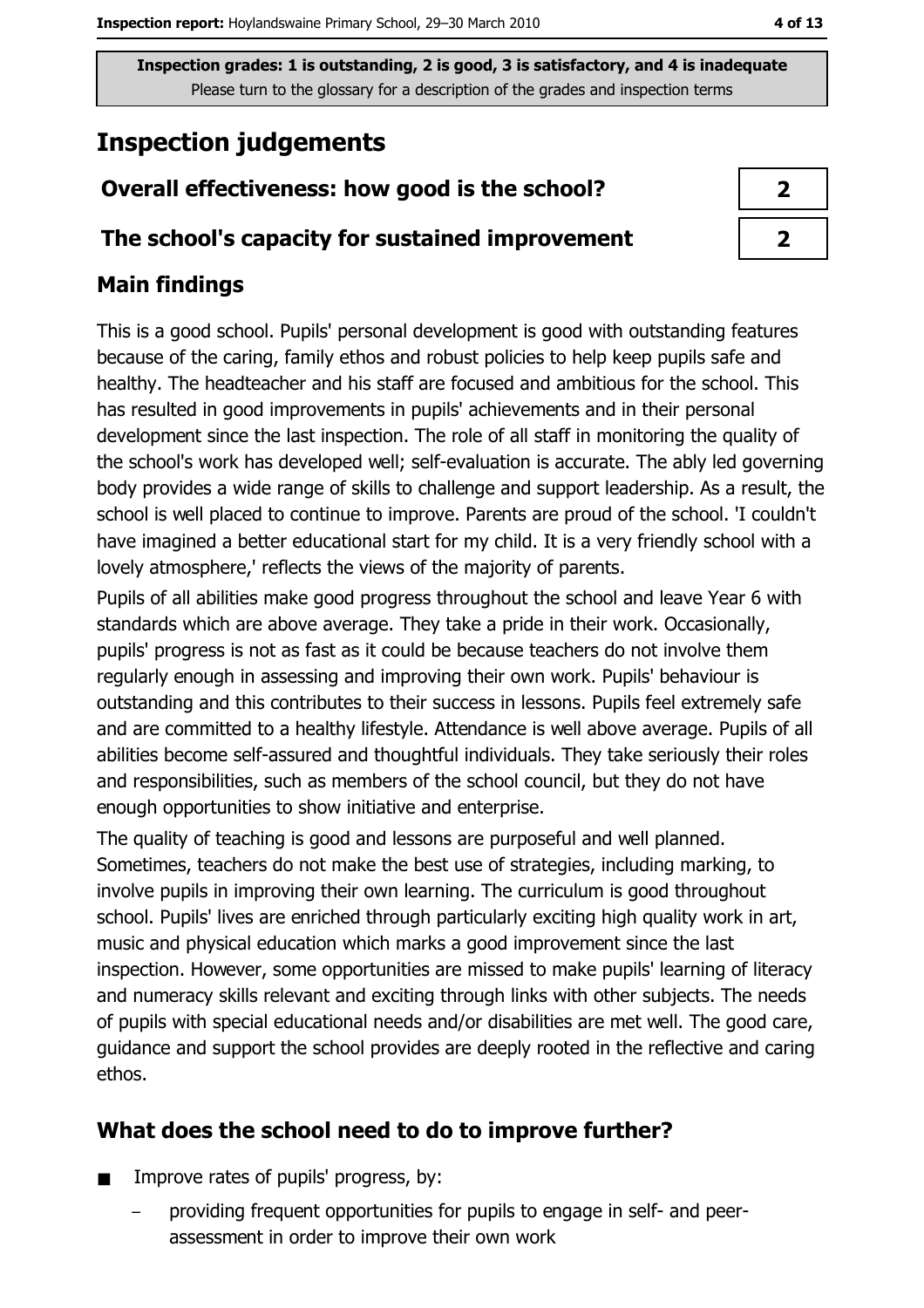- use marking and other strategies to pinpoint pupils' strengths in all subjects and to advise them on how they can be developed.
- Make full use of links between subjects to make learning in literacy and numeracy more relevant and exciting.
- Provide more opportunities for pupils to show initiative and enterprise.  $\blacksquare$

#### **Outcomes for individuals and groups of pupils**

Pupils of all abilities work well together and are organised and sociable. They enjoy their lessons and are keen to learn and solve problems. As a result, their progress is good in English, mathematics and science. Standards are above average and this is reflected in the results of the Year 2 teacher assessments and the Year 6 national tests, which also show an improving trend. Sometimes, progress is not as fast as it could be because teachers do not always present pupils with precise enough detail for them to reach the next steps in their learning and involve them in assessing and improving their own work. There has been particularly good improvement to standards achieved by all abilities in mathematics and science through sharply focused curriculum development. The progress of more able pupils in writing reflects that made in mathematics and science as a result of more effective teaching of grammatical and vocabulary skills. Pupils have an excellent knowledge of how to keep safe in different situations. They are reflective and tolerant in response to thought provoking themes in both personal development lessons and collective acts of worship. However, opportunities for pupils to develop their skills and understanding of the world of work and enterprise are limited. They have a good knowledge and understanding of the lives of others, through exciting whole-school themes on different cultures, such as life in Japan.

| Pupils' achievement and the extent to which they enjoy their learning                                       |   |
|-------------------------------------------------------------------------------------------------------------|---|
| Taking into account:<br>Pupils' attainment <sup>1</sup>                                                     | 2 |
| The quality of pupils' learning and their progress                                                          | 2 |
| The quality of learning for pupils with special educational needs and/or<br>disabilities and their progress | 2 |
| The extent to which pupils feel safe                                                                        |   |
| <b>Pupils' behaviour</b>                                                                                    |   |
| The extent to which pupils adopt healthy lifestyles                                                         |   |

These are the grades for pupils' outcomes

 $\overline{2}$ 

The grades for attainment and attendance are: 1 is high; 2 is above average; 3 is broadly average; and 4 is low.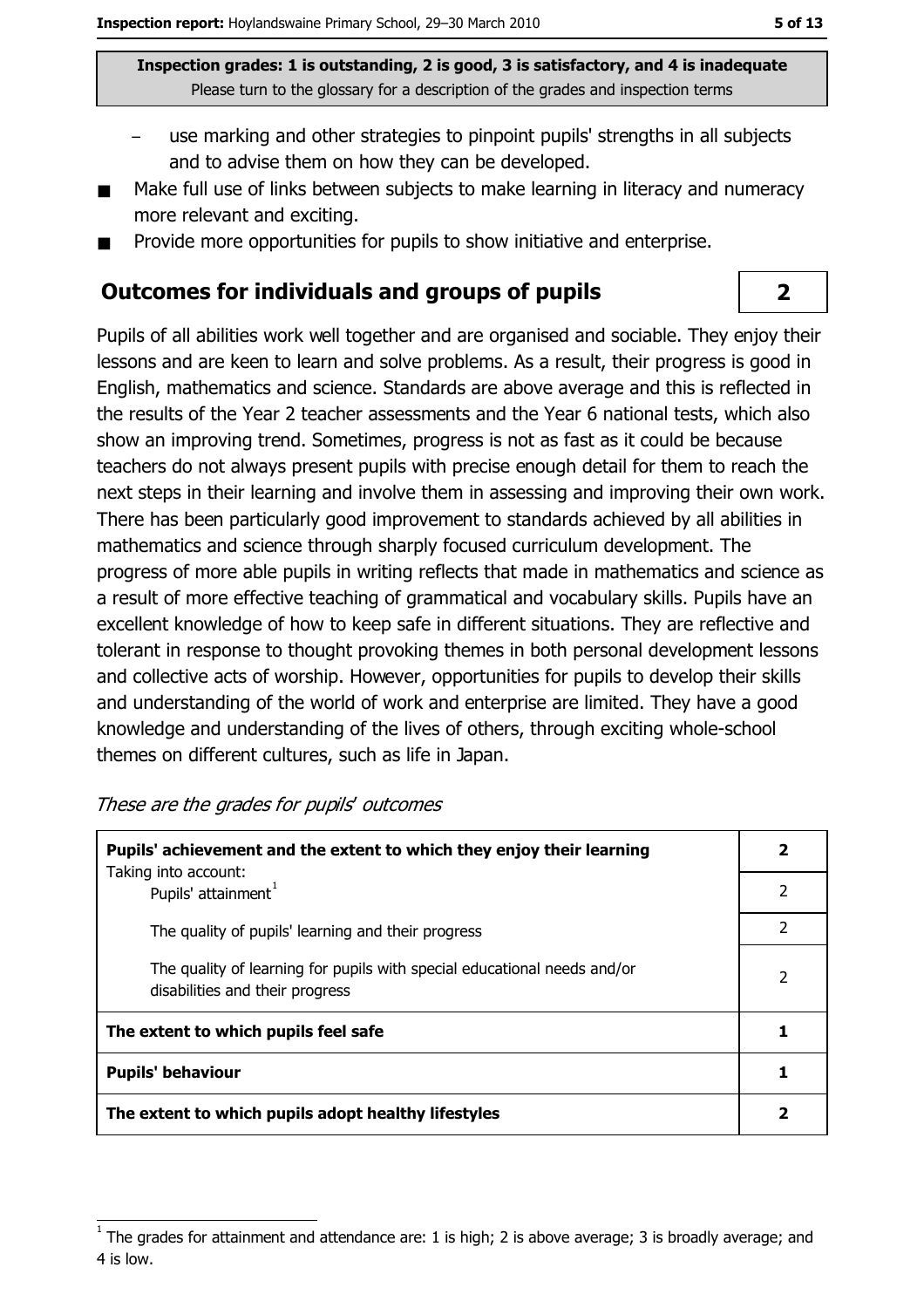| Inspection grades: 1 is outstanding, 2 is good, 3 is satisfactory, and 4 is inadequate<br>Please turn to the glossary for a description of the grades and inspection terms |   |
|----------------------------------------------------------------------------------------------------------------------------------------------------------------------------|---|
| The extent to which pupils contribute to the school and wider community                                                                                                    |   |
| The extent to which pupils develop workplace and other skills that will<br>contribute to their future economic well-being                                                  | 2 |
| Taking into account:<br>Pupils' attendance <sup>1</sup>                                                                                                                    |   |
| The extent of pupils' spiritual, moral, social and cultural development                                                                                                    |   |

### How effective is the provision?

Classrooms are bright and attractive learning environments which encourage pupils to take a pride in their work. Teachers set very clear expectations for pupils' behaviour and they respond extremely well. Staff create interest through practical tasks which require pupils to solve problems and to apply their skills and knowledge imaginatively. For example, in English, pupils create their own 'learning walls' of synonyms for common words to help make their writing more exciting. Teachers make accurate assessments of pupils' progress over time and use this to closely match work to their needs. This is a good improvement since the last inspection. However, teachers do not consistently ensure that pupils assess their own progress during lessons nor always use marking well to help pupils to contribute to their own improvement. The school provides many excellent opportunities for pupils to develop their personal social and emotional skills. They learn about the dangers of drugs and alcohol through role play and specialist teaching. The school makes very good use of specialist coaching and teaching skills in several subjects to enhance the quality of pupils' learning. There are good opportunities for musical performances and art displays in the local community. A good range of visitors and visits, including residential visits, contribute well to pupils' learning experiences. Extra-curricular activities, including breakfast and after-school clubs, enrich pupils' experiences.

The school's caring ethos is supported by high quality procedures and record keeping, keeping pupils safe and promoting outstanding behaviour and attendance. The needs of the most vulnerable pupils are managed well through careful tracking of progress and skilful intervention. This is complimented by effective links with psychological and other support agencies and good relationships with parents.

| The quality of teaching                                                                                    |  |
|------------------------------------------------------------------------------------------------------------|--|
| Taking into account:<br>The use of assessment to support learning                                          |  |
| The extent to which the curriculum meets pupils' needs, including, where<br>relevant, through partnerships |  |
| The effectiveness of care, guidance and support                                                            |  |

These are the grades for the quality of provision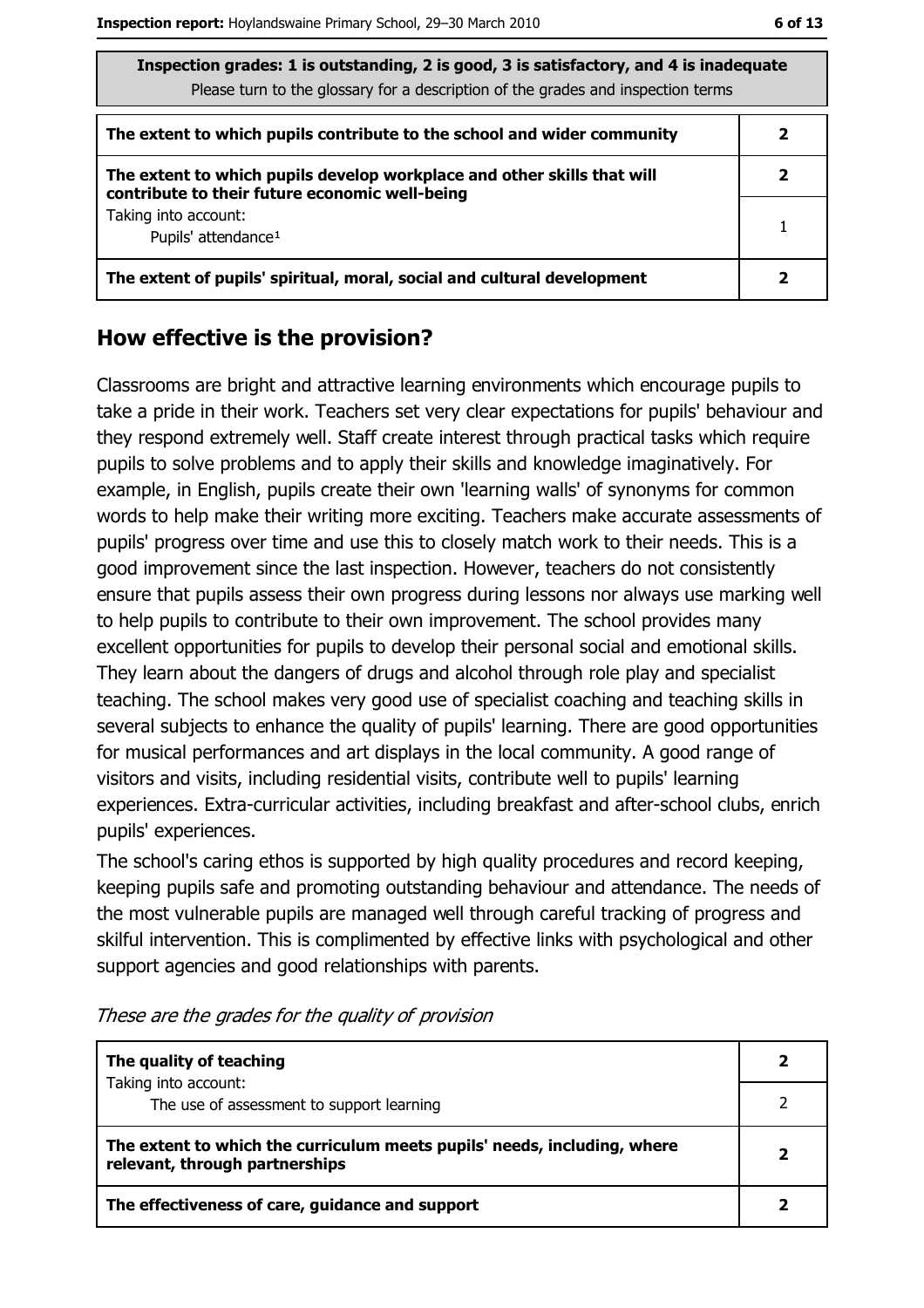#### How effective are leadership and management?

The headteacher has established a strong ethos and vision which is shared by staff and governors. He has increasingly developed the leadership skills of all staff which is enabling a faster rate of improvement. Self-evaluation is accurate and is shared by staff and parents. The governing body provides strong, well organised support which is sharply focused on improving pupils' achievement. Policies are carefully reviewed and record keeping is of a high standard. There are robust procedures to safeguard pupils. Parents and carers make a good contribution to school developments because they are well informed and have good opportunities to express their views, through meetings, questionnaires and, increasingly, the very informative school website. The school promotes equality of opportunity and diversity well because, through careful tracking of pupils needs, it breaks down barriers to learning well and ensures full access to all the school's curriculum. The staff's high expectations and the rigorous procedures to identify and support the needs of all pupils, lead to outstanding equality of opportunity. The school's contribution to community cohesion is good. In particular, it has worked on local heritage projects to provide useful information for visitors to the area. Its involvement in global issues is at an early stage of development.

| The effectiveness of leadership and management in embedding ambition and<br>driving improvement                                                                     | 2                       |
|---------------------------------------------------------------------------------------------------------------------------------------------------------------------|-------------------------|
| Taking into account:<br>The leadership and management of teaching and learning                                                                                      | 2                       |
| The effectiveness of the governing body in challenging and supporting the<br>school so that weaknesses are tackled decisively and statutory responsibilities<br>met | $\overline{2}$          |
| The effectiveness of the school's engagement with parents and carers                                                                                                | $\overline{\mathbf{2}}$ |
| The effectiveness of partnerships in promoting learning and well-being                                                                                              | $\mathbf{z}$            |
| The effectiveness with which the school promotes equality of opportunity and<br>tackles discrimination                                                              | 2                       |
| The effectiveness of safeguarding procedures                                                                                                                        | $\overline{2}$          |
| The effectiveness with which the school promotes community cohesion                                                                                                 | $\overline{\mathbf{2}}$ |
| The effectiveness with which the school deploys resources to achieve<br>value for money                                                                             | $\overline{\mathbf{2}}$ |

These are the grades for leadership and management

## **Early Years Foundation Stage**

Children start school with a range of skills which vary from year to year because of the small number of children involved. They are usually a little above typically expected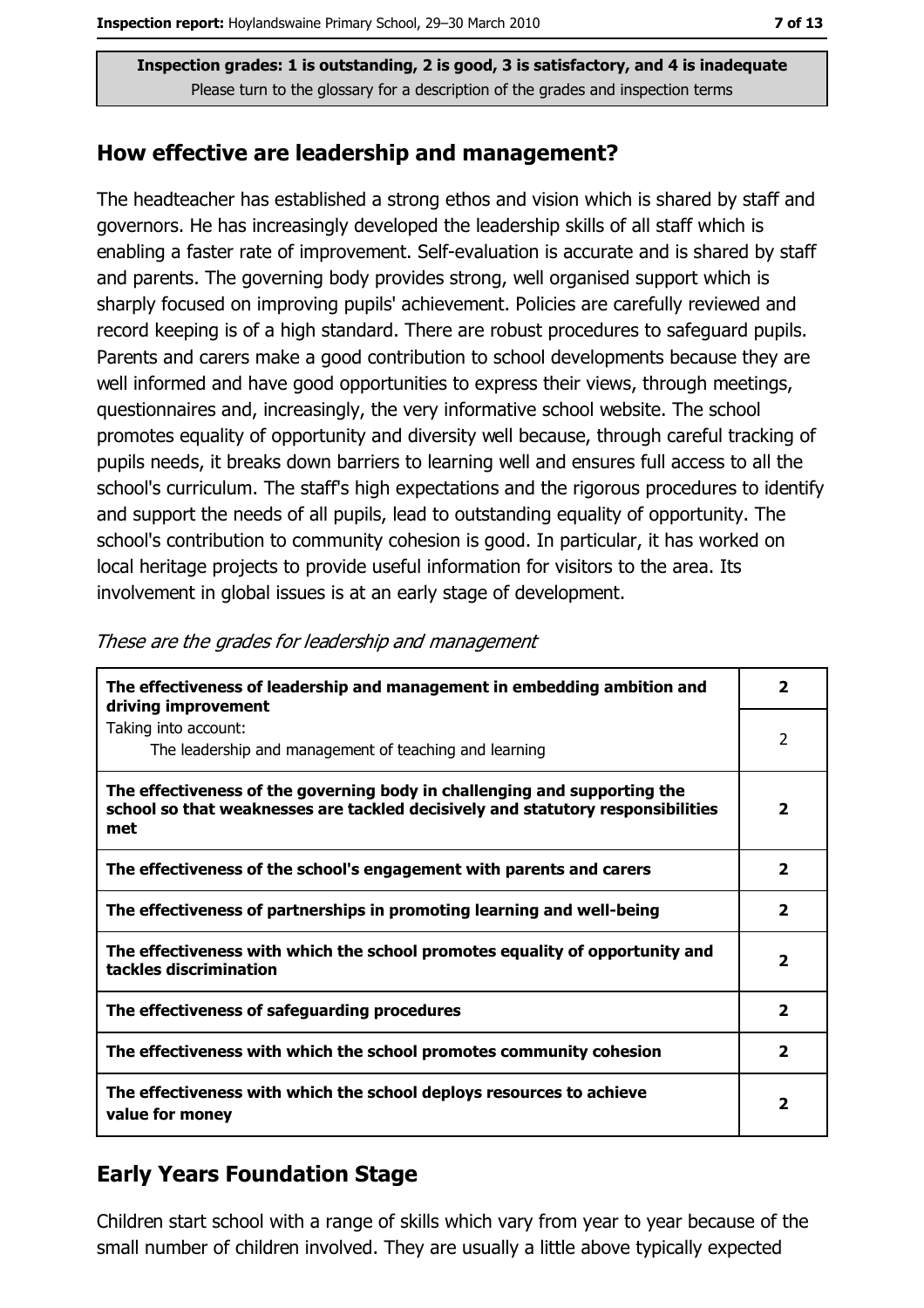levels. They get off to a good start and make at least good progress. By the time they start Year 1 they reach standards which are securely above average and there is a good trend of improvement. Their language, communication and development skills are sometimes outstanding. Very positive relationships ensure children feel very safe and secure and settle extremely quickly. Staff have good systems to gather information from parents and other providers. Arrangements to promote children's welfare are good. There is a good balance between activities children choose for themselves and sessions led by adults. There are good procedures to develop children's early literacy and numeracy skills through sharply focused activities that are well matched to their individual needs. Staff's expectations are very high. Adult-led sessions are keenly focused on moving children guickly on in their learning. Children enjoy exploring a wide range of stimulating learning activities they choose for themselves. Very occasionally, these activities are not challenging enough for the most able children. Staff intervene well to boost children's self-esteem, to support their language development and to encourage them to think for themselves. The provision is led well. As a result, children grow in confidence and make good progress. They are clearly very proud of their accomplishments.

|  |  |  | These are the grades for the Early Years Foundation Stage |
|--|--|--|-----------------------------------------------------------|
|  |  |  |                                                           |

| <b>Overall effectiveness of the Early Years Foundation Stage</b>                             | 2 |
|----------------------------------------------------------------------------------------------|---|
| Taking into account:                                                                         |   |
| Outcomes for children in the Early Years Foundation Stage                                    |   |
| The quality of provision in the Early Years Foundation Stage                                 |   |
| The effectiveness of leadership and management of the Early Years<br><b>Foundation Stage</b> |   |

#### **Views of parents and carers**

Over a half of the parents and carers returned questionnaires. Parents and carers are positive in their views and express no significant concerns. They particularly appreciate the care and approachability of the staff. They praise the quality of teaching. The inspection team agrees with the parents' and carers' positive views.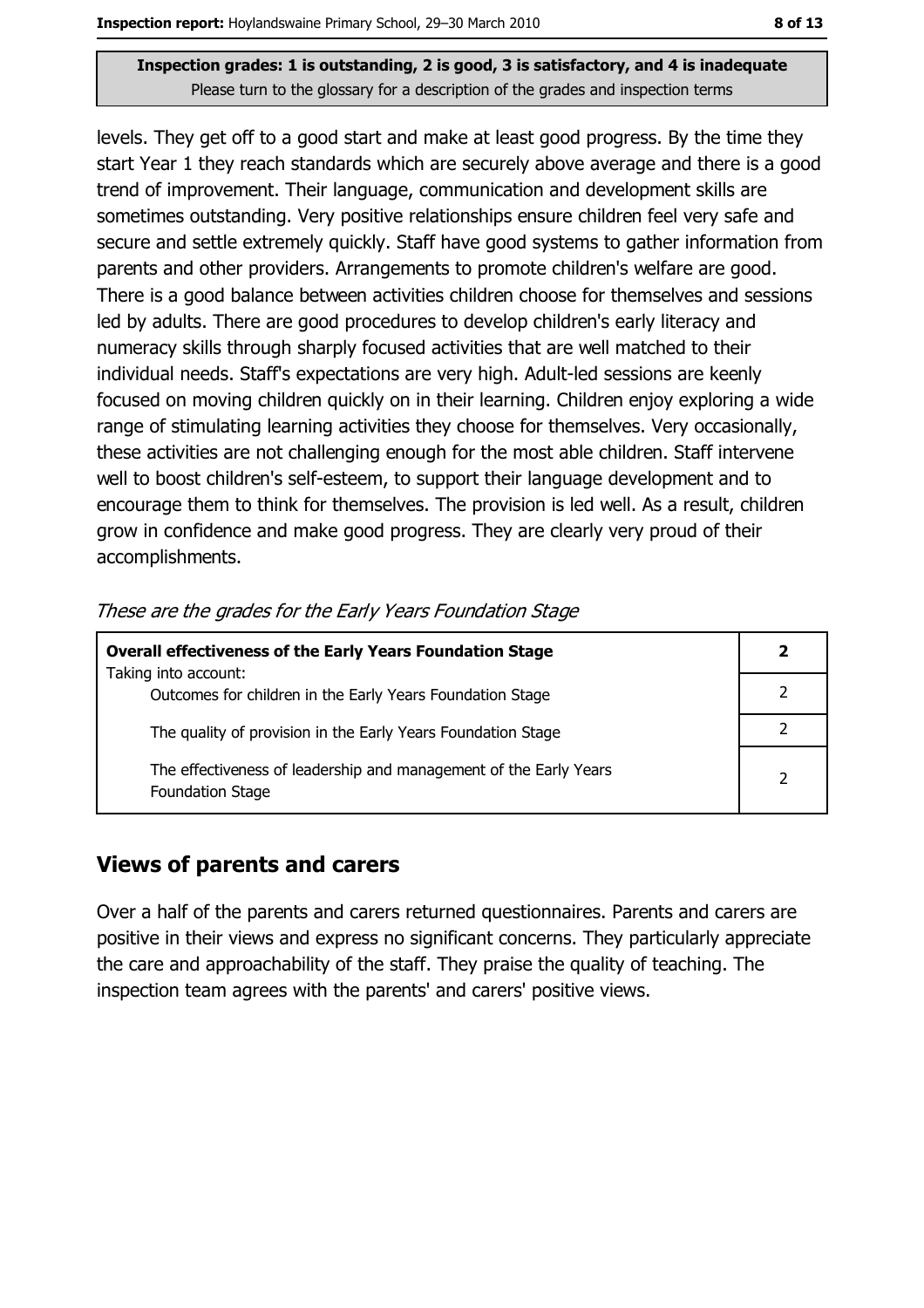## Responses from parents and carers to Ofsted's questionnaire

Ofsted invited all the registered parents and carers of pupils registered at Hovlandswaine Primary School to complete a questionnaire about their views of the school.

In the questionnaire, parents and carers were asked to record how strongly they agreed with 13 statements about the school.

The inspector received 54 completed questionnaires by the end of the on-site inspection. In total, there are 77 pupils registered at the school.

| <b>Statements</b>                                                                                                                                                                                                                                       | <b>Strongly</b><br><b>Agree</b> |               | <b>Agree</b> |               | <b>Disagree</b> |                | <b>Strongly</b><br>disagree |               |
|---------------------------------------------------------------------------------------------------------------------------------------------------------------------------------------------------------------------------------------------------------|---------------------------------|---------------|--------------|---------------|-----------------|----------------|-----------------------------|---------------|
|                                                                                                                                                                                                                                                         | <b>Total</b>                    | $\frac{1}{2}$ | <b>Total</b> | $\frac{1}{2}$ | <b>Total</b>    | $\frac{0}{0}$  | <b>Total</b>                | $\frac{1}{2}$ |
| My child enjoys school                                                                                                                                                                                                                                  | 36                              | 67            | 16           | 30            | 0               | 0              | 0                           | 0             |
| The school keeps my child<br>safe                                                                                                                                                                                                                       | 38                              | 70            | 16           | 30            | $\mathbf 0$     | 0              | 0                           | $\mathbf 0$   |
| The school informs me<br>about my child's progress                                                                                                                                                                                                      | 28                              | 52            | 26           | 48            | 0               | 0              | 0                           | $\mathbf 0$   |
| My child is making enough<br>progress at this school                                                                                                                                                                                                    | 27                              | 50            | 24           | 44            | $\overline{2}$  | 4              | 0                           | 0             |
| The teaching is good at this<br>school                                                                                                                                                                                                                  | 26                              | 48            | 25           | 46            | $\overline{2}$  | 4              | 0                           | 0             |
| The school helps me to<br>support my child's learning                                                                                                                                                                                                   | 22                              | 41            | 30           | 56            | $\overline{2}$  | 4              | 0                           | $\bf{0}$      |
| The school helps my child to<br>have a healthy lifestyle                                                                                                                                                                                                | 30                              | 56            | 23           | 43            | $\mathbf{1}$    | $\overline{2}$ | 0                           | 0             |
| The school makes sure that<br>my child is well prepared for<br>the future (for example<br>changing year group,<br>changing school, and for<br>children who are finishing<br>school, entering further or<br>higher education, or<br>entering employment) | 19                              | 35            | 28           | 52            | $\overline{2}$  | 4              | 0                           | $\bf{0}$      |
| The school meets my child's<br>particular needs                                                                                                                                                                                                         | 29                              | 54            | 22           | 41            | $\overline{2}$  | 4              | $\Omega$                    | 0             |
| The school deals effectively<br>with unacceptable behaviour                                                                                                                                                                                             | 19                              | 35            | 26           | 48            | 6               | 11             | 0                           | 0             |
| The school takes account of<br>my suggestions and<br>concerns                                                                                                                                                                                           | 25                              | 46            | 22           | 41            | 6               | 11             | 0                           | $\bf{0}$      |
| The school is led and<br>managed effectively                                                                                                                                                                                                            | 23                              | 43            | 24           | 44            | $\overline{4}$  | $\overline{7}$ | 3                           | 6             |
| Overall, I am happy with my<br>child's experience at this<br>school                                                                                                                                                                                     | 32                              | 59            | 18           | 33            | 3               | 6              | 0                           | 0             |

The table above summarises the responses that parents and carers made to each statement. The percentages indicate the proportion of parents and carers giving that response out of the total number of completed questionnaires. Where one or more parents and carers chose not to answer a particular question, the percentages will not add up to 100%.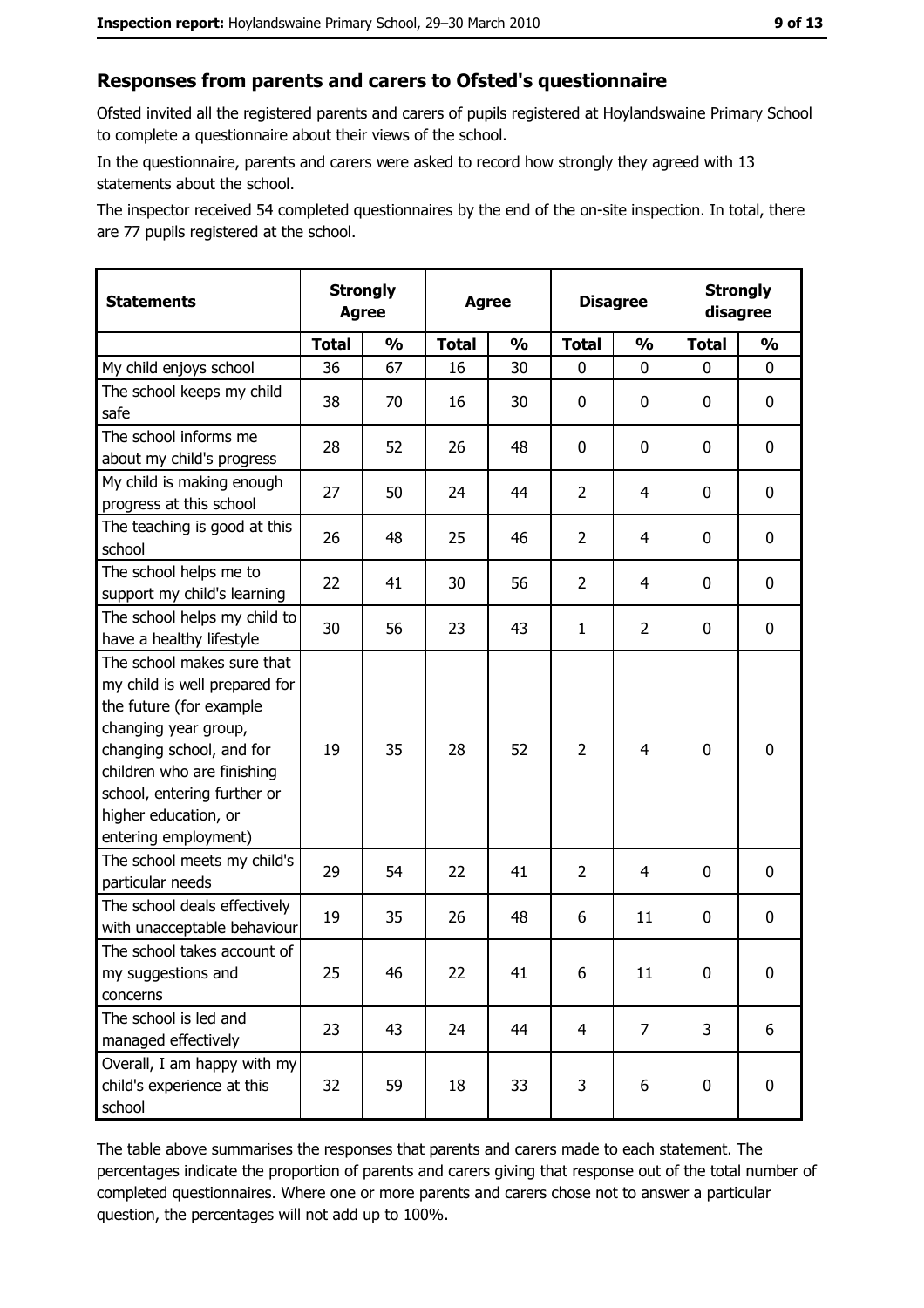# Glossary

| Grade   | <b>Judgement</b> | <b>Description</b>                                                                                                                                                                                                               |
|---------|------------------|----------------------------------------------------------------------------------------------------------------------------------------------------------------------------------------------------------------------------------|
| Grade 1 | Outstanding      | These features are highly effective. An oustanding<br>school provides exceptionally well for its pupils' needs.                                                                                                                  |
| Grade 2 | Good             | These are very positive features of a school. A school<br>that is good is serving its pupils well.                                                                                                                               |
| Grade 3 | Satisfactory     | These features are of reasonable quality. A satisfactory<br>school is providing adequately for its pupils.                                                                                                                       |
| Grade 4 | Inadequate       | These features are not of an acceptable standard. An<br>inadequate school needs to make significant<br>improvement in order to meet the needs of its pupils.<br>Ofsted inspectors will make further visits until it<br>improves. |

# What inspection judgements mean

## Overall effectiveness of schools inspected between September 2007 and July 2008

|                       | Overall effectiveness judgement (percentage of<br>schools) |      |                     |                   |
|-----------------------|------------------------------------------------------------|------|---------------------|-------------------|
| <b>Type of school</b> | <b>Outstanding</b>                                         | Good | <b>Satisfactory</b> | <b>Inadequate</b> |
| Nursery schools       | 39                                                         | 58   | 3                   | 0                 |
| Primary schools       | 13                                                         | 50   | 33                  | 4                 |
| Secondary schools     | 17                                                         | 40   | 34                  | 9                 |
| Sixth forms           | 18                                                         | 43   | 37                  | $\overline{2}$    |
| Special schools       | 26                                                         | 54   | 18                  | $\overline{2}$    |
| Pupil referral units  | 7                                                          | 55   | 30                  | $\overline{7}$    |
| All schools           | 15                                                         | 49   | 32                  | 5                 |

New school inspection arrangements were introduced on 1 September 2009. This means that inspectors now make some additional judgements that were not made previously.

The data in the table above were reported in The Annual Report of Her Majesty's Chief Inspector of Education, Children's Services and Skills 2007/08.

Percentages are rounded and do not always add exactly to 100. Secondary school figures include those that have sixth forms, and sixth form figures include only the data specifically for sixth form inspection judgements.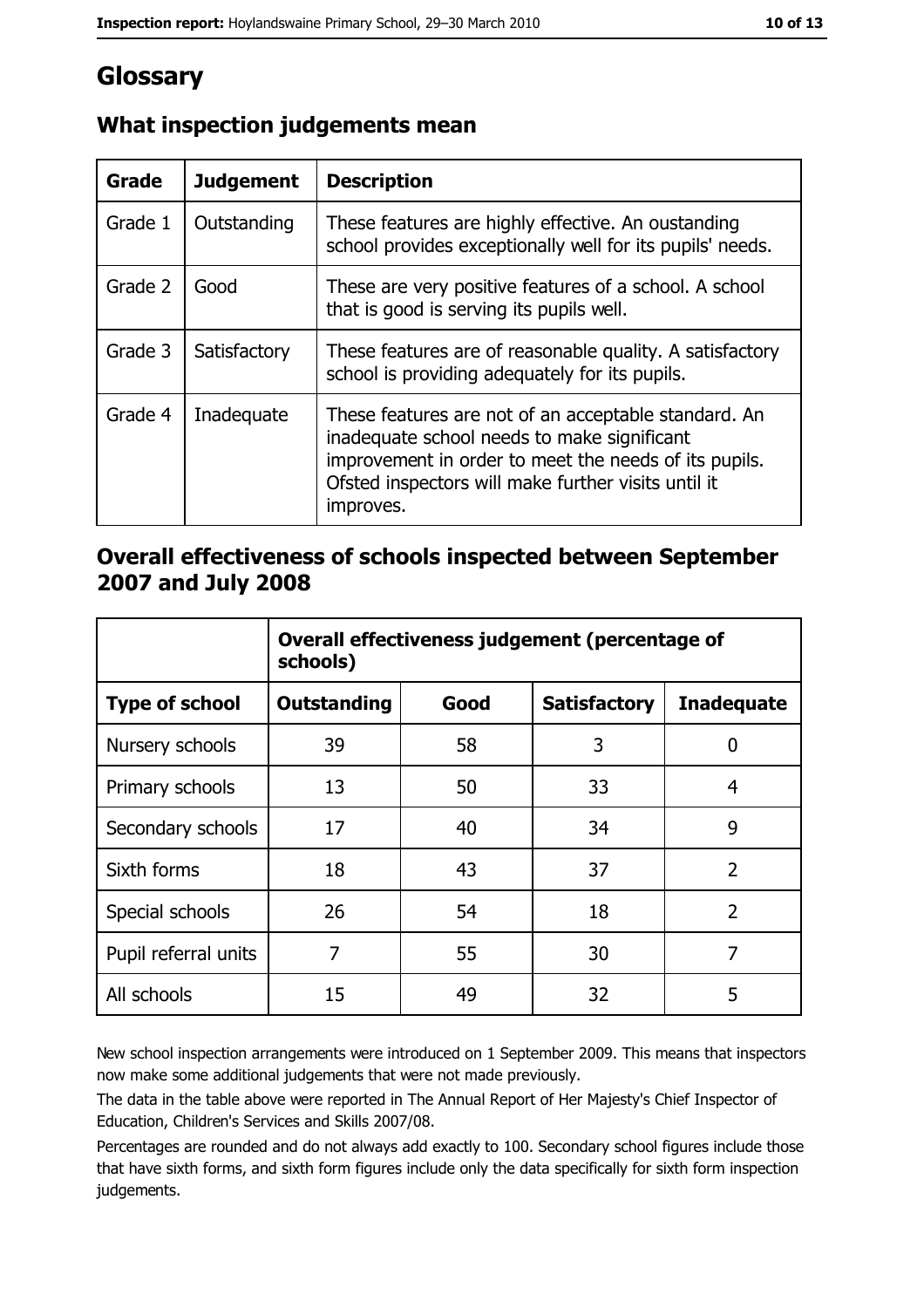# **Common terminology used by inspectors**

| Achievement:                  | the progress and success of a pupil in<br>their learning, development or training.                                                                                                                                                                                                                           |  |
|-------------------------------|--------------------------------------------------------------------------------------------------------------------------------------------------------------------------------------------------------------------------------------------------------------------------------------------------------------|--|
| Attainment:                   | the standard of the pupils' work shown by<br>test and examination results and in<br>lessons.                                                                                                                                                                                                                 |  |
| Capacity to improve:          | the proven ability of the school to<br>continue improving. Inspectors base this<br>judgement on what the school has<br>accomplished so far and on the quality of<br>its systems to maintain improvement.                                                                                                     |  |
| Leadership and management:    | the contribution of all the staff with<br>responsibilities, not just the headteacher,<br>to identifying priorities, directing and<br>motivating staff and running the school.                                                                                                                                |  |
| Learning:                     | how well pupils acquire knowledge,<br>develop their understanding, learn and<br>practise skills and are developing their<br>competence as learners.                                                                                                                                                          |  |
| <b>Overall effectiveness:</b> | inspectors form a judgement on a school's<br>overall effectiveness based on the findings<br>from their inspection of the school. The<br>following judgements, in particular,<br>influence what the overall effectiveness<br>judgement will be.                                                               |  |
|                               | The school's capacity for sustained<br>improvement.<br>Outcomes for individuals and groups<br>of pupils.<br>The quality of teaching.<br>The extent to which the curriculum<br>meets pupil's needs, including where<br>relevant, through partnerships.<br>The effectiveness of care, guidance<br>and support. |  |
| Progress:                     | the rate at which pupils are learning in<br>lessons and over longer periods of time. It<br>is often measured by comparing the<br>pupils' attainment at the end of a key<br>stage with their attainment when they<br>started.                                                                                 |  |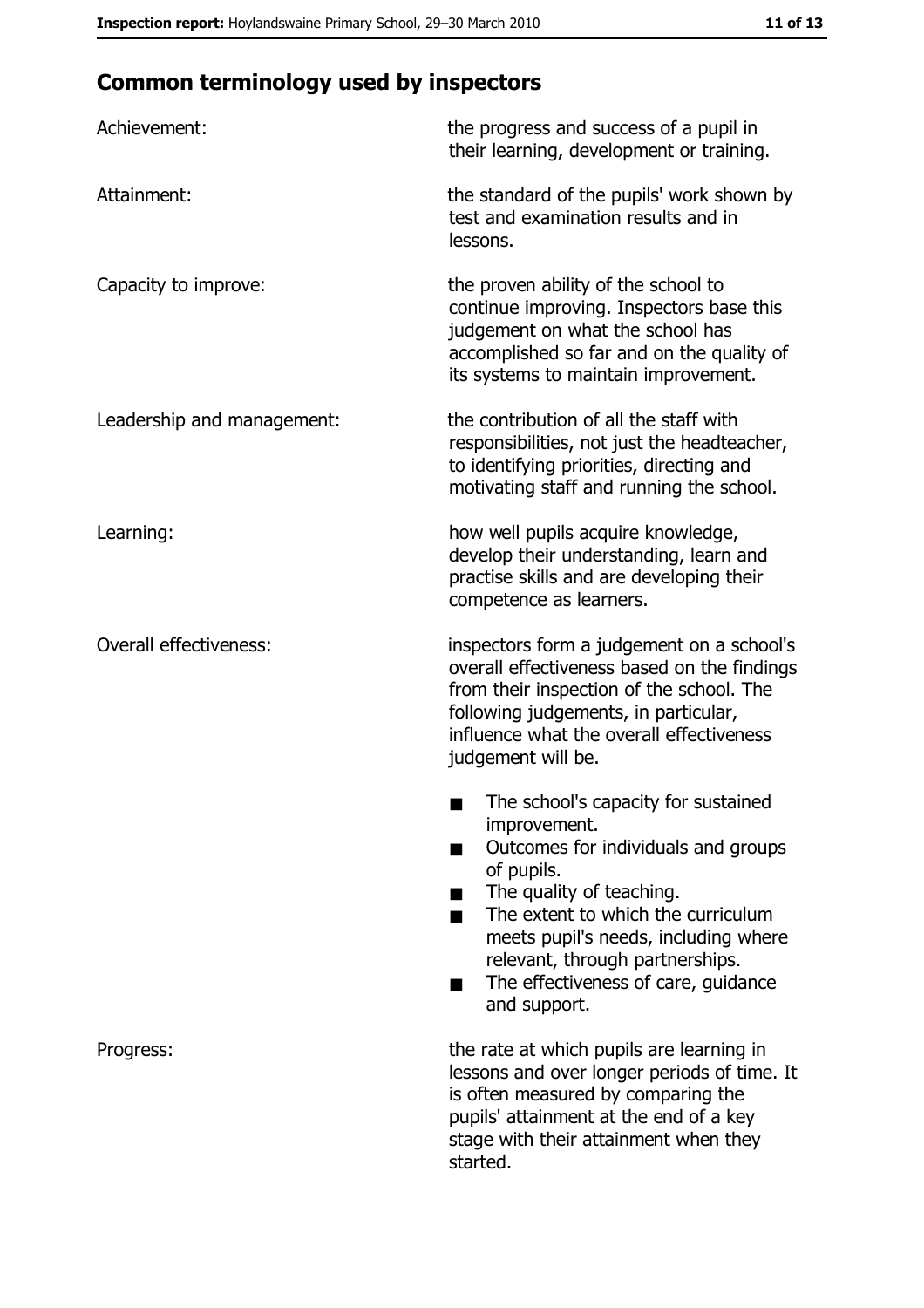This letter is provided for the school, parents and carers to share with their children. It describes Ofsted's main findings from the inspection of their school.



30 March 2010

**Dear Pupils** 

Inspection of Hoylandswaine Primary School, Sheffield, S36 7JJ

Thank you for the warm welcome you gave the inspectors when we visited your school. We very much enjoyed talking to you about your school. You are rightly proud of your good school. You have an excellent knowledge of how to stay safe. Your behaviour and attendance are outstanding. You say you feel very safe and appreciate the care that all adults show to you. You learn a lot from visits and the clubs and societies you belong to. The school council helps to make the school a safer and more interesting place to be.

Your headteacher and other staff work together well to help you to learn and to make things better for you. They take good care of you. You make good progress in English, mathematics and science and the standard of your work is above average. Your lessons are good and you say you enjoy them. I have asked your headteacher and other teachers to help you make even more progress in your lessons and to help you improve your work more quickly by making even better use of marking and giving you plenty of opportunities to improve your own work. I have also asked the staff to make your writing and mathematics work even more interesting through links with other subjects. I have agreed with your headteacher that you will have more chances to be enterprising and to do more things for yourselves.

You can help by continuing to attend well, working hard and enjoying yourselves.

Yours sincerely

Mr Andrew Clark

Lead inspector